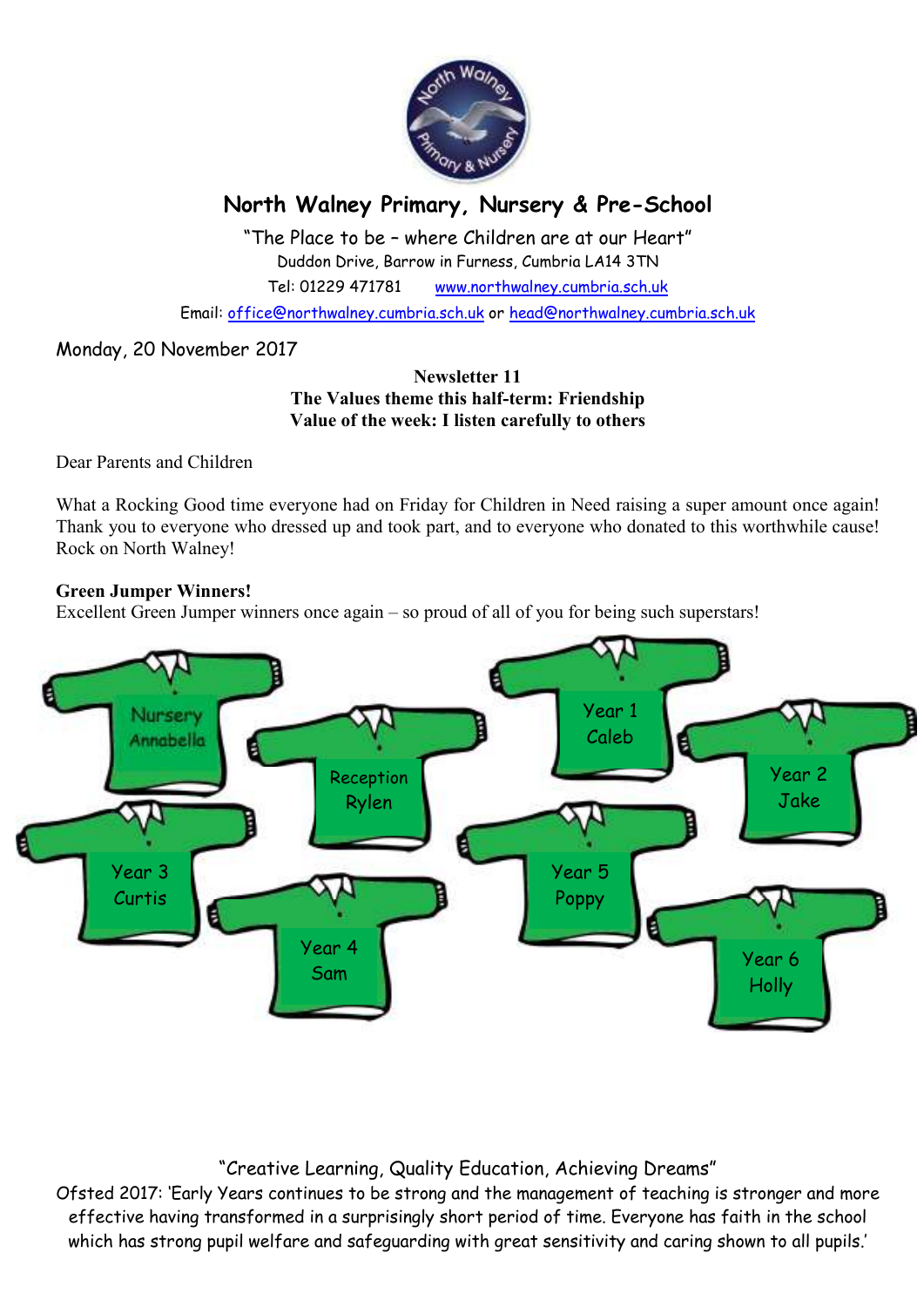# **Tree Planting! Tuesday 21st November**

Its all hands to the deck on Tuesday (tomorrow) as we try and plant and secure over 400 trees and bushes to make our grounds look even more beautiful, as well as bring our carbon footbprint down! Thank you to The Woodland Trust for the FREE trees and bushes, and thank you to everyone who has already offered help on the day. ALL CHILDREN NEED OLD CLOTHES AND WELLIES ON THE DAY PLEASE as I would like everyone to be involved please. Trowels and spades can be brought in if they want to, but we cannot keep an eye on them all!



Thanks also to Cora and Kay who are going to sort out some biscuits and hot chocolate throughout the day!



## **Used stamp collection for the Blind Society**

Mrs Malone is now collecting used stamps in aid of the Blind Society so please don't just throw them away, especially over Christmas. We will continue this charity support throughout the year from now on – so please mention it to all of your friends, relatives and work colleagues. Thank you!

# **Open Evening for new parents – 28th November, 6pm start**

Please do come and join us on 28<sup>th</sup> November if you want to find out more about our wonderful and growing school! North Walney is fast becoming a school of choice for many families and we would love to meet new parents and their families and show them round our school. It will be mainly for new Pre-School, Nursery and Reception children, but please pop along if you want to look at our school for other year groups as well! Don't forget that you must apply for your Reception place by 15<sup>th</sup> January 2018!





#### **30 hour funding for Nursery children**

If you are applying for the 30 hours Nursery funding from January 2018, **you must submit your application by 30th November 2017.** Please make sure you log on to https://www.childcarechoices.gov.uk if you are applying for the first time, or https://www.gov.uk/childcareaccount if you are already receiving 30 hour funding as you need to reconfirm that you want it! **Please don't forget for your own sake!** 

#### **If your child is not going to be in school…**

Please make sure you let the school office know. If you ring in the morning you can leave us a message and we will pick it up as soon as we are back in the office. Please remember that your child needs to be in school as much as possible and should only be off if they are really unwell or have had sickness/diarohea.





#### **Headlice**

A separate letter about this has been posted on to our social media and will also be sent out by teachers if we know there are headlice in specific classes. Please, please help with this by checking weekly as this is the best course of action to try and get rid of them from your child's and your family's hair! Thank you!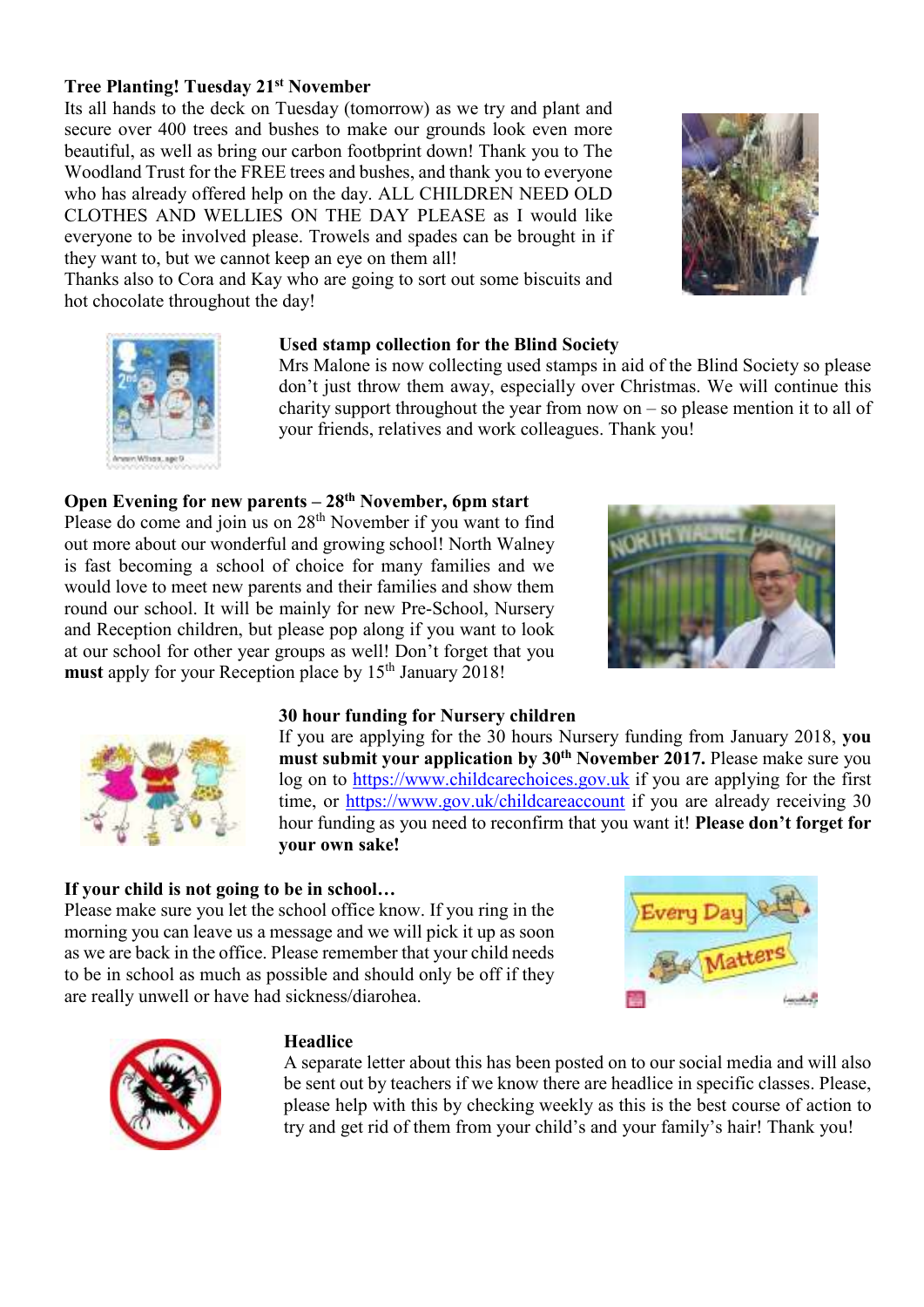# **School Photographs**

We must have all orders back in school by **tomorrow (Tuesady 21st November)** in order to guaratee that orders will be back with you for Christmas – again please don't delay in sending the form and the money back in.



# **Exciting PTA News**

The Christmas Fayre has moved to Wednesday 6<sup>th</sup> December (so we don't interfere with Karate night) so please make sure you have the date in your diaries! **We also need as many adult helpers as possible as we have a fabulous range of stalls once again** – so please see Leanne, Cora or Kimberley if you are free to help!

Donations for the fayre are always welcome and would like to suggest that different classes try and donate different things:

∗ *Pre-school, Nursery and Reception—Girls Hamper so please send in bobbles, bubble bath, books, anything girlie* 

∗ *Year 1 & 2—Boys Hamper so please send in cars, bubble bath, colouring books, footballs, books etc* 

∗ *Year 3 & 4—Pamper Hamper so please send in chocolates, bubbles, toiletries, face masks etc* 

∗ *Year 5 & 6—Christmas Eve Hamper so please send in Christmas book, Christmas socks etc* 

We will also be having a Non-Uniform day on  $1<sup>st</sup>$  December and would like to encourage everyone to bring some chocolate in for the Fayre – nothing with nuts please!

#### **Tests in 2018!**

Please can I remind everyone that we have national tests during the summer term and we need all of the children in school, especially on the following dates!

> Year 1 Phonics tests – during w/b  $11<sup>th</sup>$  June 2018 Year 2 SAT tests – during May 2018 Year 6 SAT tests – during w/b  $14<sup>th</sup>$  May 2018



#### And finally…

It is hard to believe all that we have achieved over the last 12 months, and now with the Tree Planting planned for tomorrow it is clear that North Walney is most definitely back on the map as a community partner. Hopefully we will be on the radio tomorrow to talk about our resurgence, and show to everyone that North Walney Primary School is the school to choose!

Yours sincerely,

Paul Slater